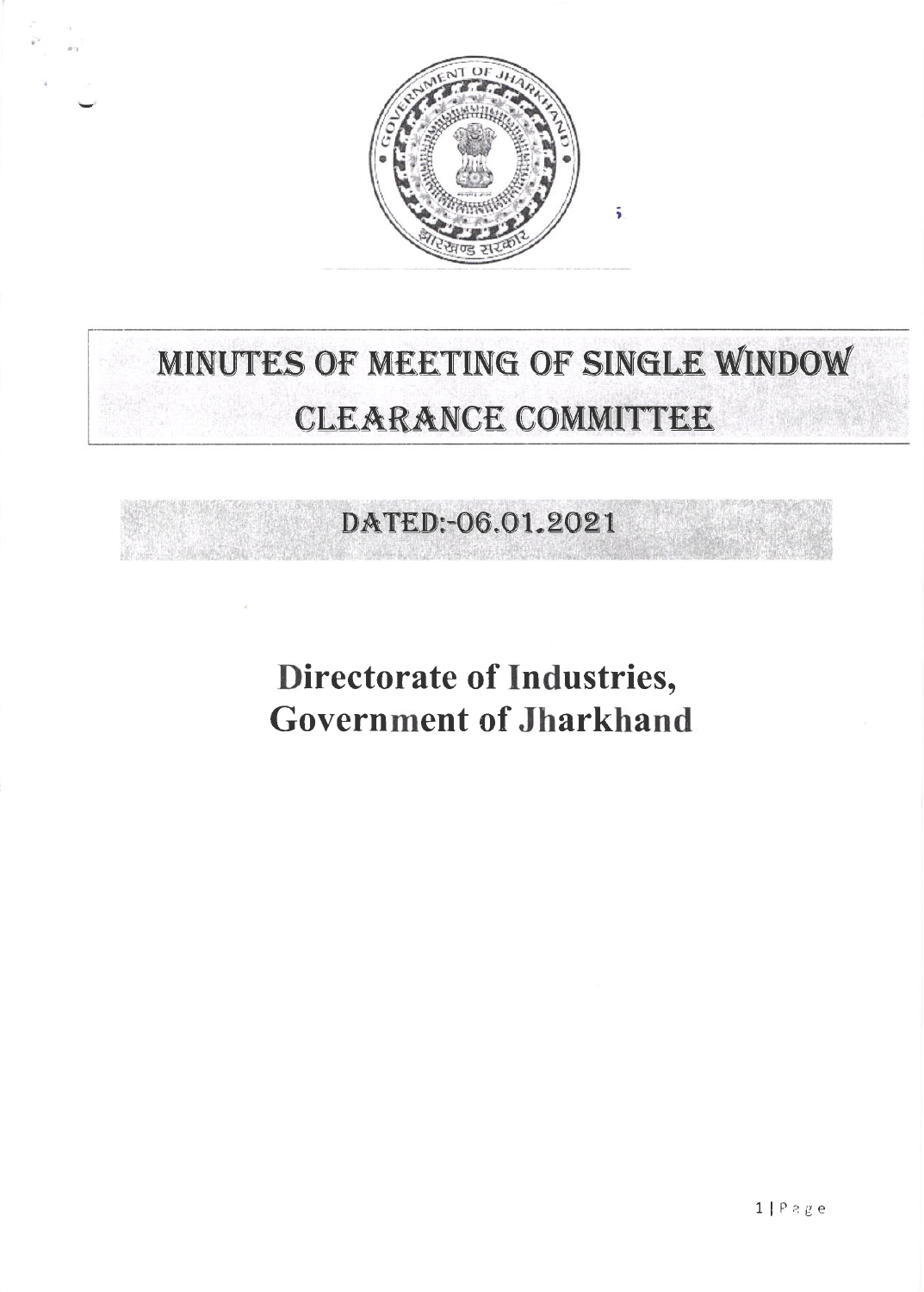दिनांक 06.01.2021 को पूर्वाहन 12.30 बजे सचिव, उद्योग की - अध्यक्षता में सिंगल विण्डो क्लीयरेंस कमिटी (Single Window Clearance Committee) बैठक की कार्यवाही :-

उपस्थिति-संलग्न।

सचिव, उद्योग द्वारा समिति के उपस्थित सदस्यों का स्वागत करते हुए निदेशक, उद्योग को बैठक की कार्रवाई प्रारंभ करने का निदेश दिया गया। निदेशक, उद्योग द्वारा समिति के सदस्यों को बैठक की कार्यावली के संबंध में विस्तार से अवगत कराते हुए प्रस्तुतीकरण दिया गया। इस बैठक में विचार किए गए आवेदनों की विवरणी निम्नवत  $\frac{4}{5}$ 

- झारखण्ड औद्योगिक एवं निवेश प्रोत्साहन नीति–2016 के 1. तहत MoU के 02 प्रस्ताव पर विचार किया गया।
- झारखण्ड टेक्सटाइल, ऐपरेल एवं फूटवियर नीति-2016 के  $2.$ तहत अनुदान हेतु 01 आवेदन पर विचार किया गया।
- झारखण्ड औद्योगिक एवं निवेश प्रोत्साहन नीति-2016 के  $3.$ तहत अनुदान हेतु 02 आवेदन पर विचार किया गया।
- झारखण्ड औद्योगिक नीति-2012 के तहत अनुदान हेतु 01  $\overline{4}$ . आवेदन पर विचार किया गया।

बैठक में विचार किए गए आवेदनों से संबंधित विस्तृत कार्यवाही निम्नवत  $\Rightarrow$   $\frac{4}{5}$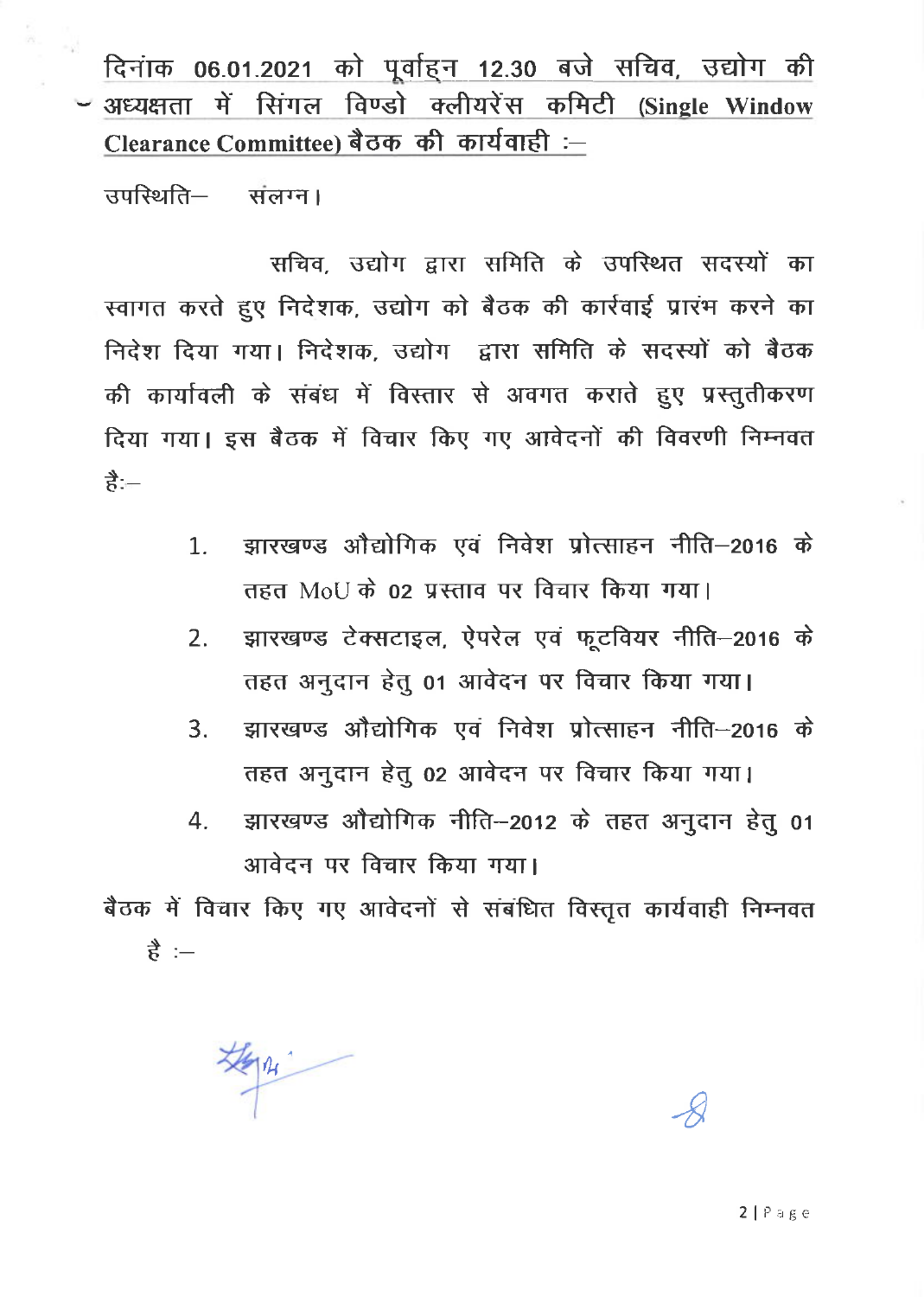## 1. MoU

#### I. M/s ESL Steel Limited (Formerly Electrosteel Steel Limited), Bokaro

| क्र0           | विषय                                        | प्रस्ताव / विवरणी                                                                                                                                                                                                                                  |  |  |  |  |  |  |
|----------------|---------------------------------------------|----------------------------------------------------------------------------------------------------------------------------------------------------------------------------------------------------------------------------------------------------|--|--|--|--|--|--|
| 1.             | पंजीकृत कार्यालय/                           | Vill-<br>Siyaljori, Post-<br>Jogidih, O.P.-<br>PS-<br>Bangaria,                                                                                                                                                                                    |  |  |  |  |  |  |
|                | कार्यालय                                    | Chandankyari,<br>Dist.-<br>Bokaro-828303,<br>Jharkhand,                                                                                                                                                                                            |  |  |  |  |  |  |
|                |                                             | Incorporation Certificate No.- U27310JH2006PLC012663                                                                                                                                                                                               |  |  |  |  |  |  |
|                |                                             | Authorised Person: Mr. Pankaj Malhan, Whole Time Director &                                                                                                                                                                                        |  |  |  |  |  |  |
|                |                                             | <b>CEO</b>                                                                                                                                                                                                                                         |  |  |  |  |  |  |
|                |                                             | Email: pankaj.malhan@vedanta.co.in<br>Mobile: 7763806960                                                                                                                                                                                           |  |  |  |  |  |  |
| 2.             | कंपनी एवं ग्रूप कंपनी                       | M/s ESL Steel Limited (Formerly Electrosteel Steel Limited)                                                                                                                                                                                        |  |  |  |  |  |  |
| 3.             | प्रस्तावित उत्पादित<br>सामग्री /सेक्टर      | Wire rods/TMT/DI Pipes/Pig Iron/Billets                                                                                                                                                                                                            |  |  |  |  |  |  |
| 4.             | प्रस्तावित क्षमता                           | Expansion from 1.5 MTPA to 3.0 MTPA                                                                                                                                                                                                                |  |  |  |  |  |  |
| 5.             | प्रस्तावित स्थल                             | Siyaljori & Bhagabandh, Bokaro                                                                                                                                                                                                                     |  |  |  |  |  |  |
| 6.             | डायरेक्टर                                   | 1. Mr. Prasun Kumar Mukherjee, Non-Executive Independent Director                                                                                                                                                                                  |  |  |  |  |  |  |
|                |                                             | 2. Mr. Pankaj Malhan, Whole Time Director                                                                                                                                                                                                          |  |  |  |  |  |  |
|                |                                             | 3. Miss Angusamy sumathi, Non-Executive Director<br>4. Mr. Mahendra Singh Mehta, Non-Executive Independent Director                                                                                                                                |  |  |  |  |  |  |
| 7 <sub>1</sub> | प्रस्तावित निवेश<br>(रू0                    | Rs. 3000 Cr. In first phase                                                                                                                                                                                                                        |  |  |  |  |  |  |
|                | करोड)                                       | Rs. 2000Cr. In second phase                                                                                                                                                                                                                        |  |  |  |  |  |  |
| 8.             | प्रोजेक्ट फाईनान्स                          | Debt - 75%                                                                                                                                                                                                                                         |  |  |  |  |  |  |
|                |                                             | Equity $-25%$                                                                                                                                                                                                                                      |  |  |  |  |  |  |
| 9.             | प्रस्तावित प्रत्यक्ष / अप्रत्यक्ष<br>नियोजन | 1000/5000                                                                                                                                                                                                                                          |  |  |  |  |  |  |
| 10.            | भूमि की आवश्यकता                            | Within Existing Plant                                                                                                                                                                                                                              |  |  |  |  |  |  |
| 11.            | प्रस्तावित उत्पादन वर्ष                     | 2022-23                                                                                                                                                                                                                                            |  |  |  |  |  |  |
| 12             | प्रस्ताव                                    | JIIPP-2016 के Annexure-I की कंडिका-11 (iv) में प्रावधानित न्यूनतम<br>निवेश तथा प्रत्यक्ष नियोजन के आधार पर उपरोक्त ईकाई की प्रस्तावित<br>परियोजना अल्ट्रा मेगा प्रोजेक्ट की श्रेणी में होने के कारण इकाई के साथ<br>विचारार्थ।<br>MoU<br>करने<br>पर |  |  |  |  |  |  |

Decision Of SWCC:- The representative of water resource department raised the issue of water tax outstanding dues of Rs. 53.23 Crore and representative of Commercial Tax Department raised the issue of outstanding dues Rs.117.05 crore to formerly existing company M/s Electrosteel Steels Limited, Bokaro. Representative of JSPCB informed that the unit still has not been issued Consent to Operate. Considering all above observation the committee recommended to put up matter before HPC for shinning of MoU with M/s ESL Steel Limited as per clause 10.5 Jharkhand lndustrial and lnvestment Promotion Policy -2016

tyn:

 $\epsilon$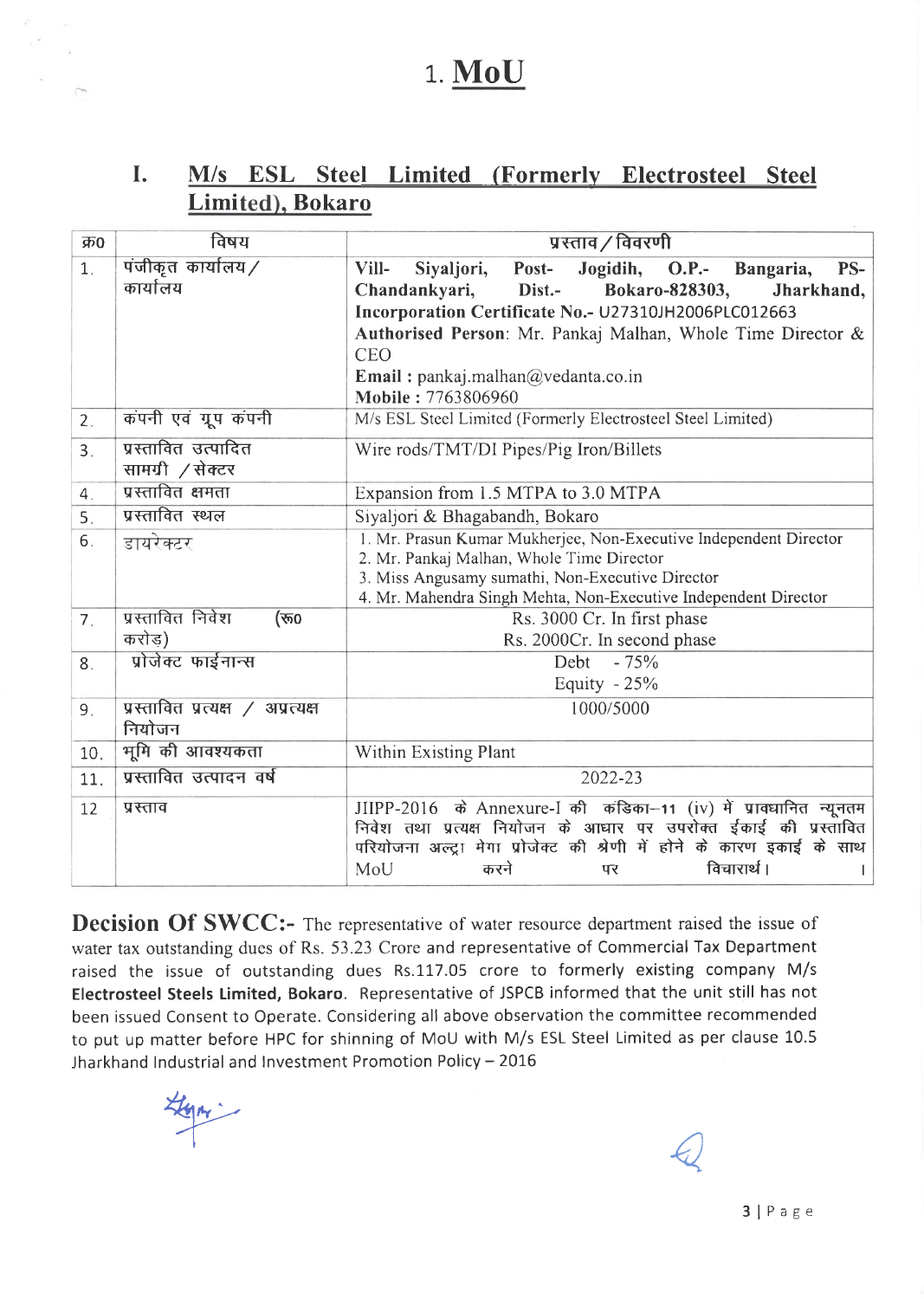### II. M/s Amalgam Resources Pvt. Ltd. West Singhbhum

| क्र0 | विषय                                        | प्रस्ताव / विवरणी                                                                                                                                                                                                                                                                              |
|------|---------------------------------------------|------------------------------------------------------------------------------------------------------------------------------------------------------------------------------------------------------------------------------------------------------------------------------------------------|
| 1.   | पंजीकृत कार्यालय/<br>कार्यालय               | Avani Signature, 4th Floor, Unit 401A, 91A/1, Park Street,<br>Kolkata, West Bengal, India -700016.<br>Incorporation Certificate No.- U13202WB2019PTC234930<br>Authorised Person: Mr. Smrutiranjan Dash, Vice President<br><b>Email:</b> pipelineproject@amalgamsteel.com<br>Mobile: 9937180538 |
| 2.   | कंपनी एवं ग्रूप कंपनी                       | M/s Amalgam Steel and Power Limited (Formerly Adhunik<br>Alloys & Power Limited)                                                                                                                                                                                                               |
| 3.   | प्रस्तावित उत्पादित<br>सामग्री /सेक्टर      | Iron Ore Beneficiation Plant and slurry pipe line                                                                                                                                                                                                                                              |
| 4.   | प्रस्तावित क्षमता                           | 7.5 MTPA Iron Ore Beneficiation Plant<br>2 X 5 MTPA Iron Ore Slurry Pipe Line system                                                                                                                                                                                                           |
| 5.   | प्रस्तावित स्थल                             | Noamundi, Jharkhand                                                                                                                                                                                                                                                                            |
| 6.   | प्रोमोटर                                    | 1.Mr. Sourav Misra<br>2. Mr. Bharat Atha                                                                                                                                                                                                                                                       |
| 7.   | प्रस्तावित निवेश<br>(रू0<br>करोड)           | Rs. 1296.00 Cr.                                                                                                                                                                                                                                                                                |
| 8.   | प्रोजेक्ट फाईनान्स                          | Debt<br>$-66.66\%$<br>Equity - 33.33 %                                                                                                                                                                                                                                                         |
| 9.   | प्रस्तावित प्रत्यक्ष / अप्रत्यक्ष<br>नियोजन | 521/600                                                                                                                                                                                                                                                                                        |
| 10.  | भूमि की आवश्यकता                            | 250 Acres                                                                                                                                                                                                                                                                                      |
| 11.  | प्रस्तावित उत्पादन वर्ष                     | Phase-I $-$ July'2023<br>Phase-II $-$ July'2026                                                                                                                                                                                                                                                |
| 12   | प्रस्ताव                                    | JIIPP-2016 के Annexure-I की कंडिका-11 (iii) में प्रावधानित न्यूनतम<br>निवेश तथा प्रत्यक्ष नियोजन के आधार पर उपरोक्त ईकाई की प्रस्तावित<br>परियोजना मेगा प्रोजेक्ट की श्रेणी में होने के कारण इकाई के साथ MoU<br>विचारार्थ ।<br>करने<br>पर                                                      |

Decision Of SWCC:- The representative of water resource department raised the issue of water tax outstanding dues of Rs. 12.53 Crore to formerly existing company M/s Adhunik Alloys & Power Ltd., Kandra, Seraikela Kharsawan. Considering all above observation the committee recommended to put up matter before HPC for shinning of MoU with M/s Amalgam Resources Pvt. Ltd. as per clause 10.5 Jharkhand lndustrial and lnvestment Promotion Policy - 2016

**Hegw** 

 $\mathcal{A}$ 

 $\tilde{\epsilon}$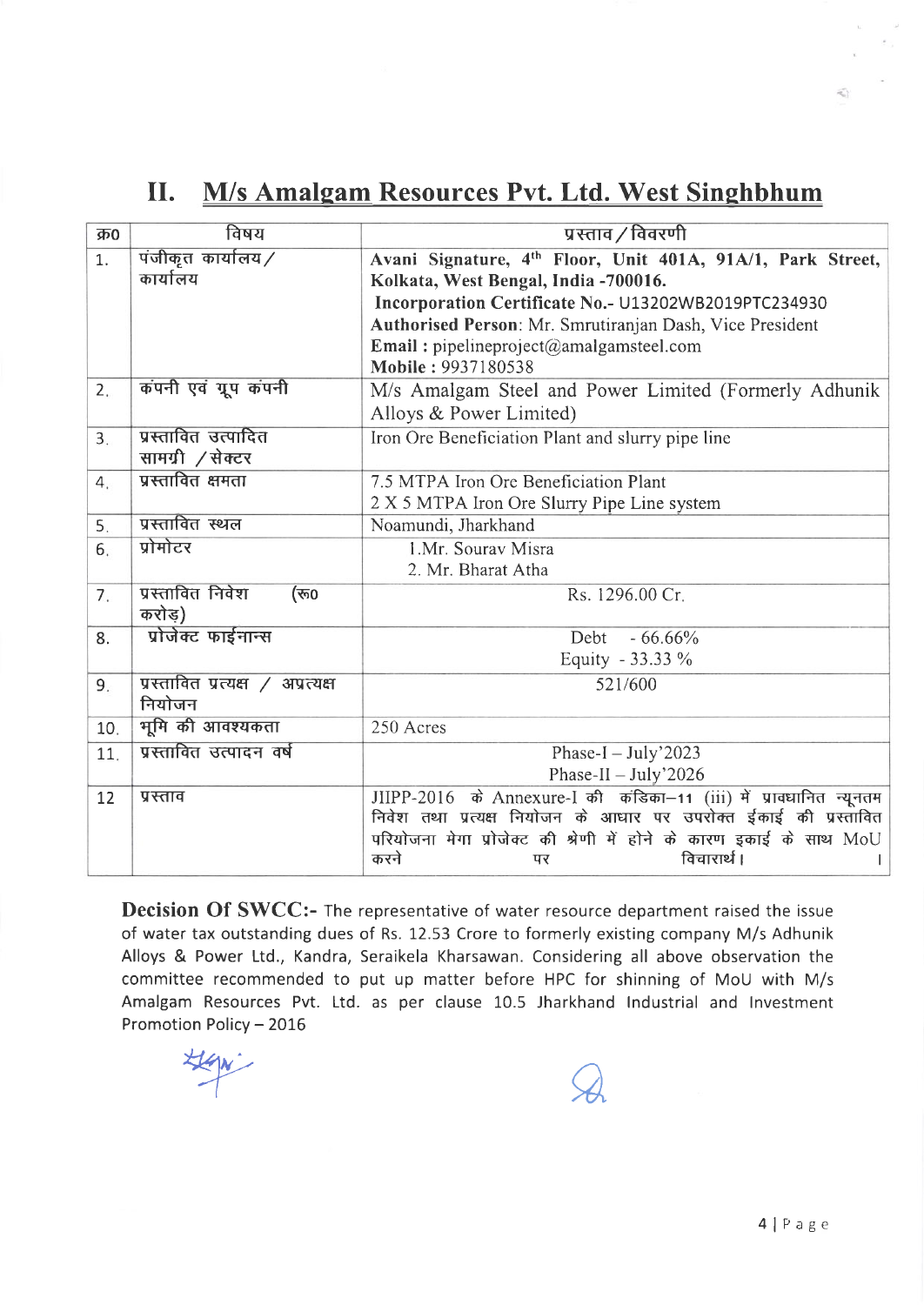### II. Jharkhand Textile, Apparel & Footwear Policy -2016

#### 1. Arvind Smart Textiles Limited: -

Decision of High Powered Committee dated 23.11.2020: The members present in the High Powered Committee analyzed the subsidy proposals mentioned above based on the documents provided by the unit and recommendation of SWCC. The HPC has recommended sanctioning eligible subsidies under different clauses of JTAFP-2016 as per details given below:-

| SI. No | <b>Clause of JTAFP-2016</b>              | Eligible subsidy (In Rs.)     |
|--------|------------------------------------------|-------------------------------|
|        | 8.2 Interest Subsidy (Nov'18 to Mar'19)  | $15,53,521/-$                 |
| $2 -$  | 8.8 Power Tariff & 8.13 Electricity Duty | $15,81,161/$ - (Power Tariff) |
|        | $(Apr'19$ to Nov'19)                     | 28,289/- (Electricity Duty)   |
|        | TOTAL $(1+2)$                            | $31,62,971/-$                 |

For eligible Employment Generation Subsidy of Rs.  $2,89,23,174/$ - & eligible Reimbursement to employer towards expenditure on ESI  $&$  EPF of Rs. 48,27,846/-, High Power Committee (HPC) directed SWCC to examine and re-analyze the proposals of these components with respect to wages paid to employees by the unit from their own resources & only after it's satisfaction, release the subsidy.

Compliance of High Powered Committee: As per query of HPC, the required details for approval of eligible Employment Generation Subsidy & eligible Reimbursement to employer towards expenditure on ESI  $&$  EPF subsidy are as below:-

| Month        | Total | salary                | paid |  |                | to Total recommended Emp. Total salary paid to employees |
|--------------|-------|-----------------------|------|--|----------------|----------------------------------------------------------|
|              |       | employees by the unit |      |  | Gen. Subsidy   | by company own resources                                 |
| July'19      |       | 2, 16, 28, 175        |      |  | 1, 14, 31, 477 | 1,01,96,698                                              |
| Aug' $19$    |       | 2,34,62,363           |      |  | 1, 12, 15, 265 | 1,22,47,098                                              |
| Sep'19       |       | 2,15,59,781           |      |  | 1, 11, 04, 278 | 1,04,55,503                                              |
| <b>TOTAL</b> |       | 6,66,50,319           |      |  | 3,37,51,020    | 3,28,99,299                                              |

As per direction of HPC, the bank account details of the unit have been verified. Eligible Employment Generation Subsidy of Rs. 2,89,23,1741- & eligible Reimbursement to employer towards expenditure on ESI & EPF of Rs.  $48,27,846/$ - may be approved by SWCC.

Decision of Single Window Clearance Committee: As per direction of HPC, the members present in the Single Window Clearance Committee analyzed the subsidy proposal based on the documents and information provided by the unit. For approval of subsidy for the month Sep'19 under clause 8.11(b) & (c) of JTAFP-2016, SWCC approved eligible subsidy of Rs. 3,37,51,020/-(Three Crore Thirty Seven Lacs Fifty One Thousand and Twenty Rupees) Only to M/s Arvind Smart Textiles Ltd., Ranchi.

**Sel** 

 $\frac{1}{\sqrt{2}}$ 

 $\mathcal{L}$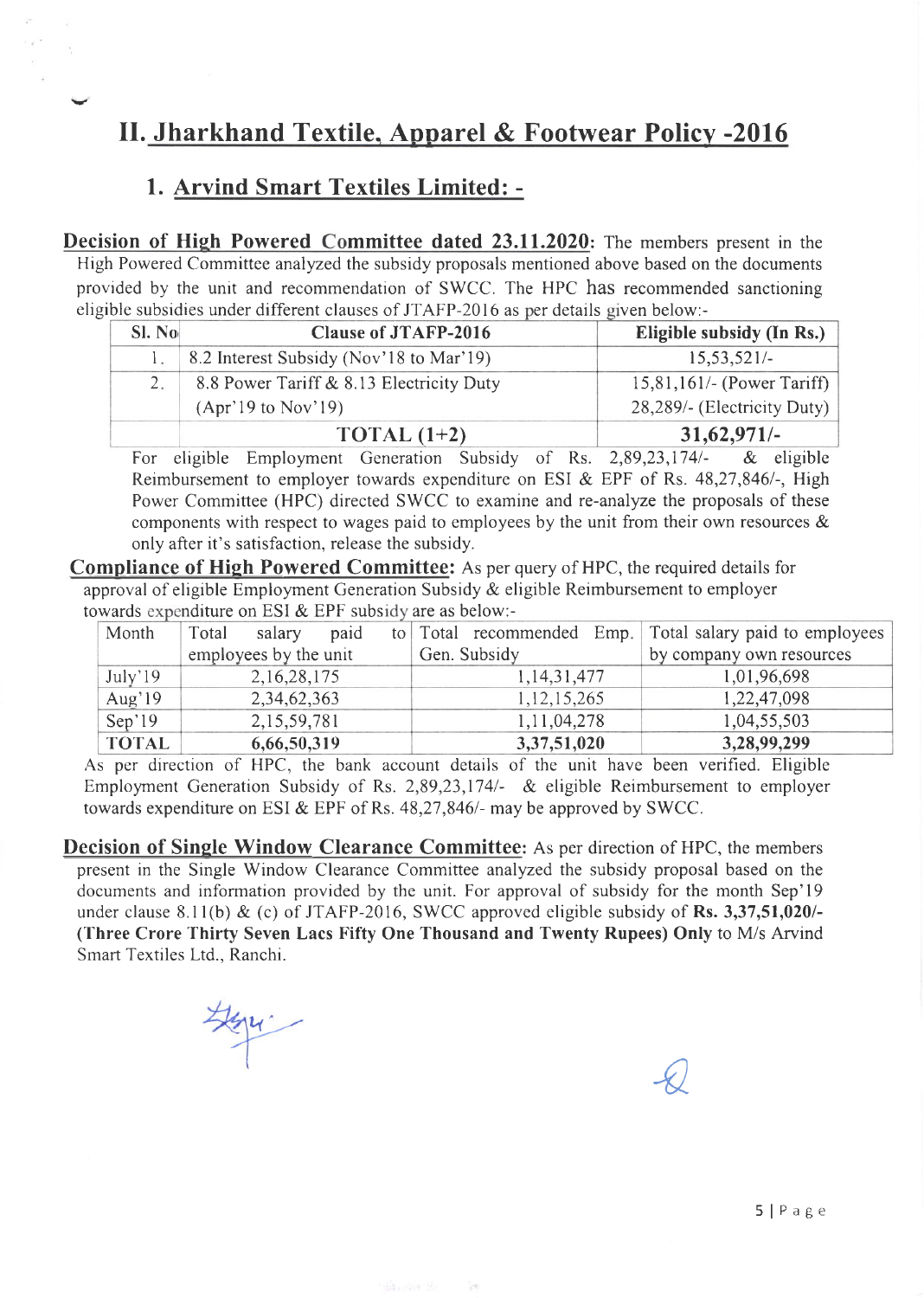# 3. Jharkhand industrial Investment Promotion Policv-2016

CPIS under JIIPP-2016 (MSME):- Clause 7.1.1 of JIIPP 2016 provides that MSME Units shakll be entitled to get CPIS for investments made in fixed capital investment. Subsidy under CPIS for MSME shall be admissible  $\hat{a}$  20% of investment made in fixed capital investment. The Maximum ceiling under clause 7.1.5 is Rs. 2 crore.

#### l. M/s Harsidhi Paper products Pvt.Ltd. East Singhbhoom, under JIIPP 2016:

The DPR as submitted by the applicant stands approved by the financing Bank M/s Union Bank of india,Jamshedpur. The DPR cost is Rs.44.44 lakh.for manufacturing of Paper & Paper product (Plate, Glass & cup). The actual capital investment as per CA certificate is Rs. 39.02 lakh. The means of finance is term loan of Rs.10.0 lakh, Equity Rs.20.0 lakh, Rs.18.50 lakh from relatives & Director.). The DoP of the Unit is w.e.f. L2.07.2018 for production of manufacturing of Paper & Paper product (Plate, Glass & cup).

The physical verification of Plant & machinery and payment verification was jointly conducted by GM, DIC and Hd. Qr. Team dated 14.10.2020 the eligible investment under P&M including electric installation is Rs.32.71 lakh out of which Rs.4.05 lakh is for purchase of DG set which is not eligible. The net balance amount of Rs.28.66 lakh is eligible investment.

The statutory compliance of EPF & ESIC Form 1.8. The unit has declared that EPF & ESIC is not applicable as manpower employed is 5.

The Lease agreement is for 10 years scheduled to expire on 20.05.2028. ln response to query dt 24.12.2079, online response submitted stating that "Rent agreement will be renewed for another five (5) years after expiring of the present lease period i.e. 30.05.2028.

The Unit's production/Tax payment during the financial year 2018-19 is as below:

|  |  | (Fig. in Lakh) |
|--|--|----------------|
|--|--|----------------|

|                  | Year   Prodn   Electricity   GST | ITR.          |
|------------------|----------------------------------|---------------|
| Nos.             |                                  | AY 2019-20    |
| $18-19$   292.34 | 1.87                             | $Loss - 3.21$ |

 $f(x)$  6 | Page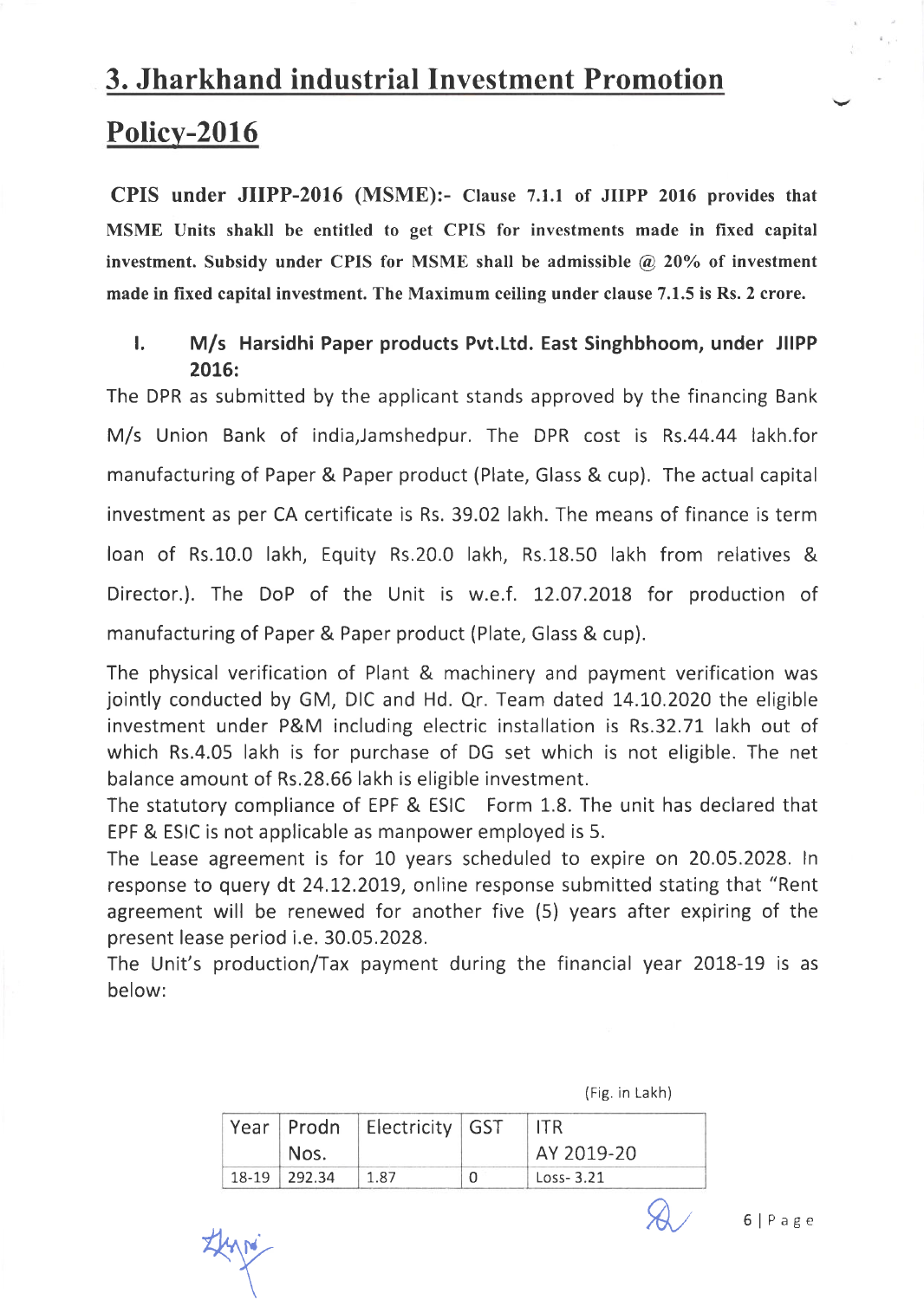|                | <b>Check-List CPIS 26.02.2016</b>                 |                                                   |  |  |  |  |  |
|----------------|---------------------------------------------------|---------------------------------------------------|--|--|--|--|--|
| $\mathbf{1}$   | Name of the Applicant                             | M/s Harsidhi Paper product Pvt.Ltd.               |  |  |  |  |  |
| $\overline{2}$ | Address                                           | East Singhbhoom                                   |  |  |  |  |  |
| 3              | Category of Unit                                  | MSME,                                             |  |  |  |  |  |
| $\overline{4}$ | New/Expansion                                     | New                                               |  |  |  |  |  |
| 5              | Date of commercial production                     | 12.07.2018                                        |  |  |  |  |  |
| 6              | Product under DoP                                 | paper product (plate, glass cup)                  |  |  |  |  |  |
| $\overline{7}$ | Form 1.1(Board resolution)                        | Y                                                 |  |  |  |  |  |
| 8              | Form 1.2(Power of Attorney)                       | Y                                                 |  |  |  |  |  |
| 9              | Form 1.3 (Bank certificate, Loan &<br>Investment) | Y                                                 |  |  |  |  |  |
| 10             | Form 1.4 (Statement of Prodn/Sales)               | Y                                                 |  |  |  |  |  |
| 11             | Form 1.6 (Affidavit)                              | Y                                                 |  |  |  |  |  |
| 12             | Form 1.7 (a) CA certificate for Investment        | Y                                                 |  |  |  |  |  |
| 13             | Form 1.8 (certificate from P.F.<br>Commissioner   | Employment less than 5 person-self<br>declaration |  |  |  |  |  |
| 14             | Form 1.8 (certificate from ESI Authority          | Employment less than 5 person                     |  |  |  |  |  |
| 15             | Form 1.13 (Means of Finance)                      | Y                                                 |  |  |  |  |  |
| 16             | <b>ITR AY 2019-20</b>                             | Y                                                 |  |  |  |  |  |
| 17             | <b>CTO</b>                                        | Green Category                                    |  |  |  |  |  |
| 18             | <b>Factory License</b>                            | Y valid up to 2029                                |  |  |  |  |  |
| 19             | Certificate of incorporation                      | Y                                                 |  |  |  |  |  |
| 20             | <b>Audited Balance Sheet</b>                      | Y                                                 |  |  |  |  |  |

#### Calculation of Permissible Subsidy under CPIS for MSME under 2015 Policy (Figures in Lakh Rupees)

|                                 |          | <b>CA</b>   | joint      |        |          |
|---------------------------------|----------|-------------|------------|--------|----------|
| Details of capital Investment   | DPR cost | certificate | inspection | Weight | Eligible |
| Land                            | Leased   |             |            |        |          |
| <b>Building</b>                 |          |             |            |        |          |
| Plant & Machinery Exclusive of  |          |             |            |        |          |
| pollution Control               | 36.5     | 32.33       | 27.40      | 100    | 27.40    |
| Electrification excluding<br>DG |          |             |            |        |          |
| set                             | 4.05     | 2.15        | 1.26       | 100    | 1.26     |
| others/DG set                   |          | 4.54        | 4.05       |        |          |
| <b>Total Capital Investment</b> | 40.55    | 39.02       | 32.71      | 20     | 28.66    |
| Eligible @20%                   |          |             |            |        | 5.73     |

(Rs. Five Lacs Seventy Three Thousand)

 $\bigotimes$ 

Decision Of SWCC:- The SWCC approved subsidy of Rs. 5.73 (Rs. Five Lacs Seventy Three Thousand) only as CPIS under JIIPP-2016 to M/s Harsidhi Paper product Pvt. Ltd., East Singhbhum.

TlPage